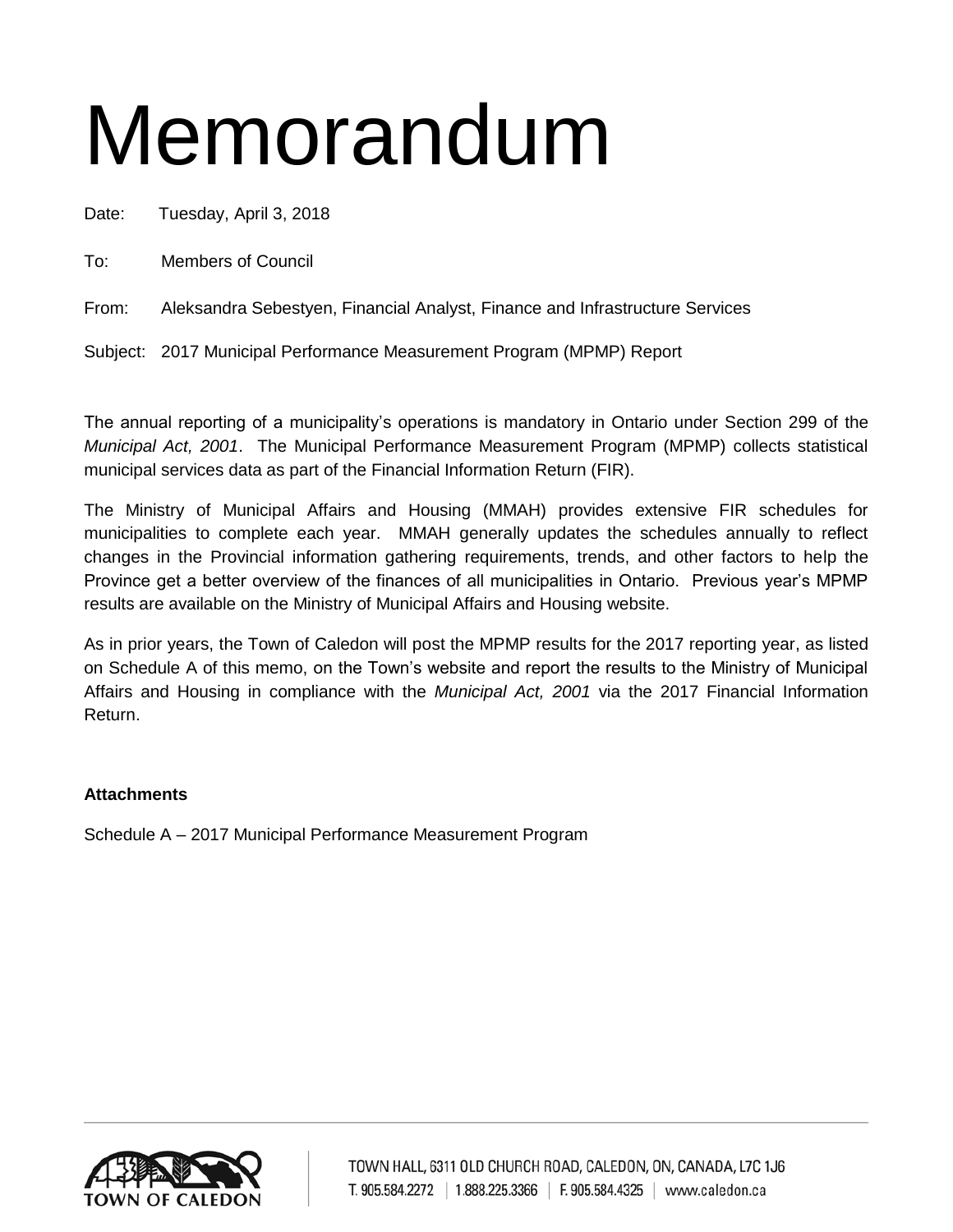

| <b>SCHEDULE A</b> |  |
|-------------------|--|
|-------------------|--|

| <b>BUILDING SERVICES</b>                                                                                                                                                                                                                         | 2017                                           |                                                  |                                                                                    |  | 2016                                         |                                                  |                                                                                    |  |
|--------------------------------------------------------------------------------------------------------------------------------------------------------------------------------------------------------------------------------------------------|------------------------------------------------|--------------------------------------------------|------------------------------------------------------------------------------------|--|----------------------------------------------|--------------------------------------------------|------------------------------------------------------------------------------------|--|
| What method does your municipality use to determine total construction value?                                                                                                                                                                    |                                                | Applicant's Declared Value                       |                                                                                    |  |                                              | Applicant's Declared Value                       |                                                                                    |  |
|                                                                                                                                                                                                                                                  | \$                                             |                                                  |                                                                                    |  | \$                                           |                                                  |                                                                                    |  |
| Total Value of Construction Activity based on permits issued                                                                                                                                                                                     | \$166,234,381                                  |                                                  |                                                                                    |  | \$261,775,754                                | Note 1                                           |                                                                                    |  |
|                                                                                                                                                                                                                                                  | Number of<br><b>Building Permits</b>           | <b>Total Value of</b><br><b>Building Permits</b> |                                                                                    |  | Number of<br><b>Building Permits</b>         | <b>Total Value of</b><br><b>Building Permits</b> |                                                                                    |  |
| <b>Residential properties</b>                                                                                                                                                                                                                    | 600                                            | \$100,132,625                                    |                                                                                    |  | 815                                          | \$170,908,841                                    | Note 1                                                                             |  |
| Multi-Residential properties                                                                                                                                                                                                                     | 3                                              | \$24,642,250                                     |                                                                                    |  |                                              | \$0                                              | Note 1                                                                             |  |
| All other property classes                                                                                                                                                                                                                       | 129                                            | \$41,459,506                                     |                                                                                    |  | 167                                          | \$90,866,913                                     | Note 1                                                                             |  |
|                                                                                                                                                                                                                                                  | 732                                            | \$166,234,381                                    |                                                                                    |  | 982                                          | \$261,775,754                                    |                                                                                    |  |
| Note 1: 2016 Permits issued based on property classes were restated due to system modifications to increase accuracy.                                                                                                                            |                                                |                                                  |                                                                                    |  |                                              |                                                  |                                                                                    |  |
| Review of Complete Building Permit Applications: Median number of working days to review a<br>complete building permit application and issue a permit or not issue a permit, and provide all<br>reasons for refusal (by Category):               | <b>Median Number of</b><br><b>Working Days</b> |                                                  |                                                                                    |  | Median Number of<br><b>Working Days</b>      |                                                  |                                                                                    |  |
| a) Category 1: Houses (houses not exceeding 3 storeys/600 square metres)<br>Reference: provincial standard is 10 working days                                                                                                                    | 9                                              |                                                  |                                                                                    |  | 9                                            | Note 2                                           |                                                                                    |  |
| b) Category 2: Small Buildings (small commercial/industrial not exceeding 3 storeys/600 square metres)<br>Reference: provincial standard is 15 working days                                                                                      | 13                                             |                                                  |                                                                                    |  | 11                                           | Note 2                                           |                                                                                    |  |
| c) Category 3: Large Buildings (large residential/commercial/industrial/institutional)<br>Reference: provincial standard is 20 working days                                                                                                      | 19                                             |                                                  |                                                                                    |  | 16                                           | Note <sub>2</sub>                                |                                                                                    |  |
| d) Category 4: Complex Buildings (post disaster buildings, including hospitals, power/water,<br>fire/police/EMS), communications<br>Reference: provincial standard is 30 working days                                                            | $\mathbf 0$                                    |                                                  |                                                                                    |  | 15                                           | Note 2                                           |                                                                                    |  |
| Note 2: Due to on-going system improvements to improve overall accuracy of reporting, the 2016 data, unfortunately,<br>includes processed applications that would not be defined as complete. This has been corrected for 2017 and future years. |                                                |                                                  |                                                                                    |  |                                              |                                                  |                                                                                    |  |
|                                                                                                                                                                                                                                                  | Number of<br>Complete<br><b>Applications</b>   | Number of<br>Incomplete<br><b>Applications</b>   | <b>Total Number of</b><br><b>Complete and</b><br>Incomplete<br><b>Applications</b> |  | Number of<br>Complete<br><b>Applications</b> | Number of<br>Incomplete<br><b>Applications</b>   | <b>Total Number of</b><br><b>Complete and</b><br>Incomplete<br><b>Applications</b> |  |
| a) Category 1: Houses (houses not exceeding 3 storeys/600 square metres) (Note 3)                                                                                                                                                                | 695                                            | 61                                               | 756                                                                                |  | 860                                          | $\Omega$                                         | 860                                                                                |  |
| b) Category 2: Small Buildings (small commercial/industrial not exceeding 3 storeys/600 square metres)<br>(Note 3)                                                                                                                               | 39                                             |                                                  | 41                                                                                 |  | 58                                           | $\Omega$                                         | 58                                                                                 |  |
| c) Category 3: Large Buildings (large residential/commercial/industrial/institutional) (Note 3)                                                                                                                                                  | 62                                             | 16                                               | 78                                                                                 |  | 55                                           | $\Omega$                                         | 55                                                                                 |  |
| d) Category 4: Complex Buildings (post disaster buildings, including hospitals, power/water,<br>fire/police/EMS), communications                                                                                                                 | O                                              |                                                  |                                                                                    |  |                                              | $\Omega$                                         |                                                                                    |  |
| Subtotal                                                                                                                                                                                                                                         | 796                                            | 80                                               | 876                                                                                |  | 974                                          | $\mathbf{0}$                                     | 974                                                                                |  |
| Note 3: 2016 Applications completed based on building categories were restated due to system modifications to increase accuracy.                                                                                                                 |                                                |                                                  |                                                                                    |  |                                              |                                                  |                                                                                    |  |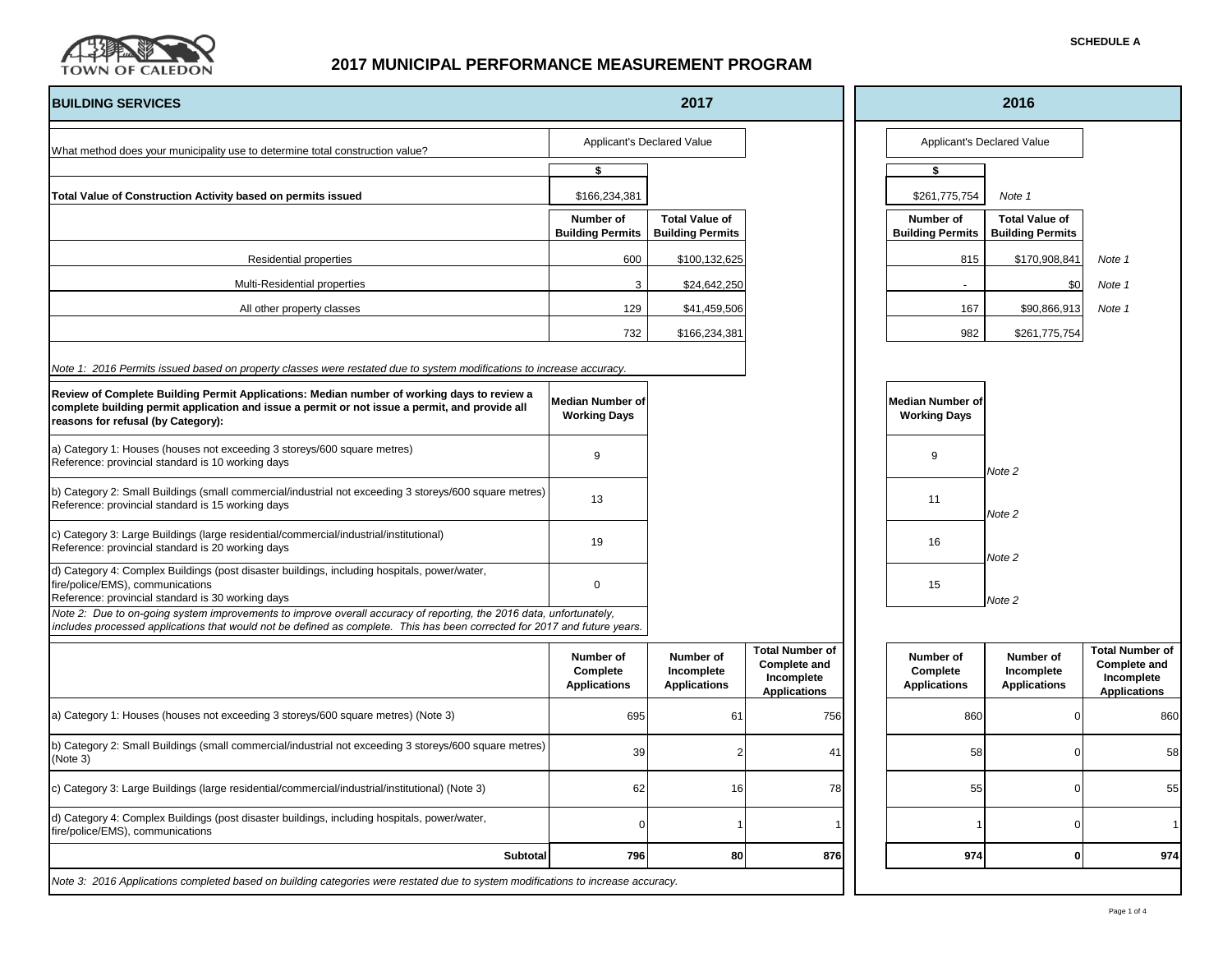

| <b>PLANNING AND DEVELOPMENT</b>                                                                    | 2017                                                                    |                                                    |                                                  | 2016 |                                                                                |                                                    |        |
|----------------------------------------------------------------------------------------------------|-------------------------------------------------------------------------|----------------------------------------------------|--------------------------------------------------|------|--------------------------------------------------------------------------------|----------------------------------------------------|--------|
| <b>Land Use Planning</b>                                                                           | <b>RESIDENTIAL</b><br>UNITS WITHIN<br><b>SETTLEMENT</b><br><b>AREAS</b> | <b>TOTAL</b><br><b>RESIDENTIAL</b><br><b>UNITS</b> | <b>TOTAL</b><br><b>SECONDARY</b><br><b>UNITS</b> |      | <b>RESIDENTIAL</b><br><b>UNITS WITHIN</b><br><b>SETTLEMENT</b><br><b>AREAS</b> | <b>TOTAL</b><br><b>RESIDENTIAL</b><br><b>UNITS</b> |        |
| Number of residential units in new detached houses (using building permit information)             | 203                                                                     | 250                                                | 8                                                |      | 204                                                                            | 252                                                |        |
| Number of residential units in new semi-detached houses (using building permit information)        | 10 <sup>1</sup>                                                         | 16                                                 | $\mathbf 0$                                      |      |                                                                                |                                                    |        |
| Number of residential units in row houses (using building permit information)                      | 62                                                                      | 62                                                 | $\mathbf 0$                                      |      | 257                                                                            | 258                                                |        |
| Number of residential units in new apartments/condo apartments (using building permit information) | 112                                                                     | 112                                                | 0                                                |      |                                                                                | $\Omega$                                           |        |
| <b>Subtotal</b>                                                                                    | 387                                                                     | 440                                                |                                                  |      | 463                                                                            | 512                                                |        |
| <b>Land Designated for Agricultural Purposes</b>                                                   |                                                                         | <b>DATA</b>                                        | <b>UNITS</b>                                     |      | <b>DATA</b>                                                                    | <b>UNITS</b>                                       |        |
| Hectares of land designated for agricultural purposes in the Official Plan as of December 31, 2017 |                                                                         | 37,089                                             | Hectares                                         |      | 37,089                                                                         | Hectares                                           | Note 4 |
| Note 4: 2016 Land designated for agricultural purposes was restated to provide more accurate data. |                                                                         |                                                    |                                                  |      |                                                                                |                                                    |        |

| 2017        |                | 2016        |                |  |
|-------------|----------------|-------------|----------------|--|
| <b>DATA</b> | <b>UNITS</b>   | <b>DATA</b> | <b>UNITS</b>   |  |
| 185         | KM             | 185         | KM             |  |
|             |                |             |                |  |
| DATA        | <b>UNITS</b>   | <b>DATA</b> | <b>UNITS</b>   |  |
| 34,637      | m <sup>2</sup> | 34,637      | m <sup>2</sup> |  |
| <b>DATA</b> | <b>UNITS</b>   | <b>DATA</b> | <b>UNITS</b>   |  |
| 438,551     | m <sup>2</sup> | 438,551     | m <sup>2</sup> |  |
|             |                |             |                |  |
|             |                |             |                |  |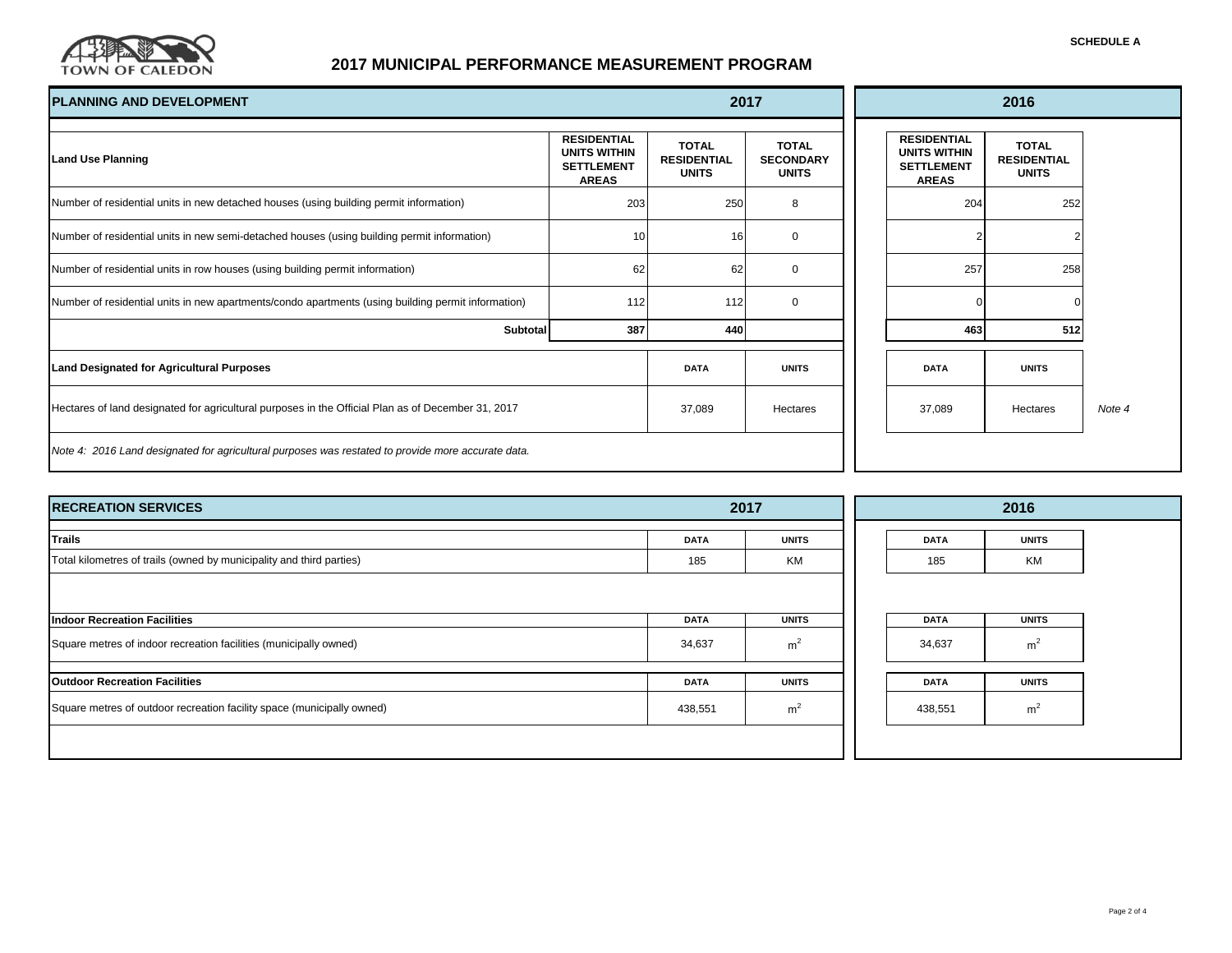

| <b>TRANSPORTATION SERVICES</b>                                                                           | 2017                                                                                                                                        |                                   | 2016                                                                                                                                        |                                                                    |                  |
|----------------------------------------------------------------------------------------------------------|---------------------------------------------------------------------------------------------------------------------------------------------|-----------------------------------|---------------------------------------------------------------------------------------------------------------------------------------------|--------------------------------------------------------------------|------------------|
| <b>Paved Roads</b>                                                                                       |                                                                                                                                             |                                   |                                                                                                                                             |                                                                    |                  |
| Roads: Total Paved Lane KM                                                                               |                                                                                                                                             | 1,253 KM                          |                                                                                                                                             | 1,253 KM                                                           | Note 5           |
| Condition of Roads: Number of paved lane kilometres where the condition is rated as good to very<br>good |                                                                                                                                             | 682 KM                            |                                                                                                                                             | 504 KM                                                             |                  |
| Has the entire municipal road system been rated?.                                                        | Yes                                                                                                                                         |                                   | Yes                                                                                                                                         |                                                                    |                  |
| Indicate the rating system used and the year the rating was conducted                                    |                                                                                                                                             | Pavement Condition Index 2016     | Pavement Condition Index 2016                                                                                                               |                                                                    |                  |
| Note 5: 2016 Total Paved Lane KM's were restated to provide more accurate data.                          |                                                                                                                                             |                                   |                                                                                                                                             |                                                                    |                  |
|                                                                                                          |                                                                                                                                             |                                   |                                                                                                                                             |                                                                    |                  |
| <b>Unpaved Roads</b>                                                                                     |                                                                                                                                             |                                   |                                                                                                                                             |                                                                    |                  |
| Roads: Total Unpaved Lane KM                                                                             |                                                                                                                                             | 241 KM                            |                                                                                                                                             | 241 KM                                                             |                  |
| <b>Winter Control</b>                                                                                    |                                                                                                                                             |                                   |                                                                                                                                             |                                                                    |                  |
| Total Lane KM maintained in winter                                                                       | KM<br>1,601                                                                                                                                 |                                   | 1,596 KM                                                                                                                                    |                                                                    |                  |
| <b>Transit</b>                                                                                           |                                                                                                                                             |                                   |                                                                                                                                             |                                                                    |                  |
| Total number of regular service passenger trips on conventional transit in service area                  | 6,285                                                                                                                                       |                                   | 4,600                                                                                                                                       |                                                                    |                  |
| Population of service area                                                                               |                                                                                                                                             | 1,300                             |                                                                                                                                             | 1,234                                                              |                  |
| <b>Bridges and Culverts</b>                                                                              |                                                                                                                                             |                                   |                                                                                                                                             |                                                                    |                  |
| Bridges and Culverts: Total Square Metres of Surface Area on Bridges and Culverts                        | 14,463 $m^2$                                                                                                                                |                                   | 14,784 $m^2$                                                                                                                                |                                                                    | Note 6           |
| Have all bridges and culverts in the municipal system been rated?                                        |                                                                                                                                             | Yes                               |                                                                                                                                             | Yes                                                                |                  |
| Indicate the rating system used and the year the rating was conducted                                    |                                                                                                                                             | MTO Bridge Condition Index - 2017 |                                                                                                                                             | <b>Bridge Condition Index and Deferral</b><br>Cost Analysis - 2016 |                  |
|                                                                                                          | Number of<br>structures where<br>the condition of<br>primary<br>components is<br>rated as good to<br>very good,<br>requiring only<br>repair | <b>Total Number</b>               | Number of<br>structures where<br>the condition of<br>primary<br>components is<br>rated as good to<br>very good,<br>requiring only<br>repair | <b>Total Number</b>                                                |                  |
| <b>Bridges</b><br><b>Culverts</b>                                                                        | 48<br>29                                                                                                                                    | 75<br>60                          | 53<br>30                                                                                                                                    | 73<br>59                                                           | Note 6<br>Note 6 |
| Subtotal                                                                                                 | 77                                                                                                                                          | 135                               | 83                                                                                                                                          | 132                                                                |                  |